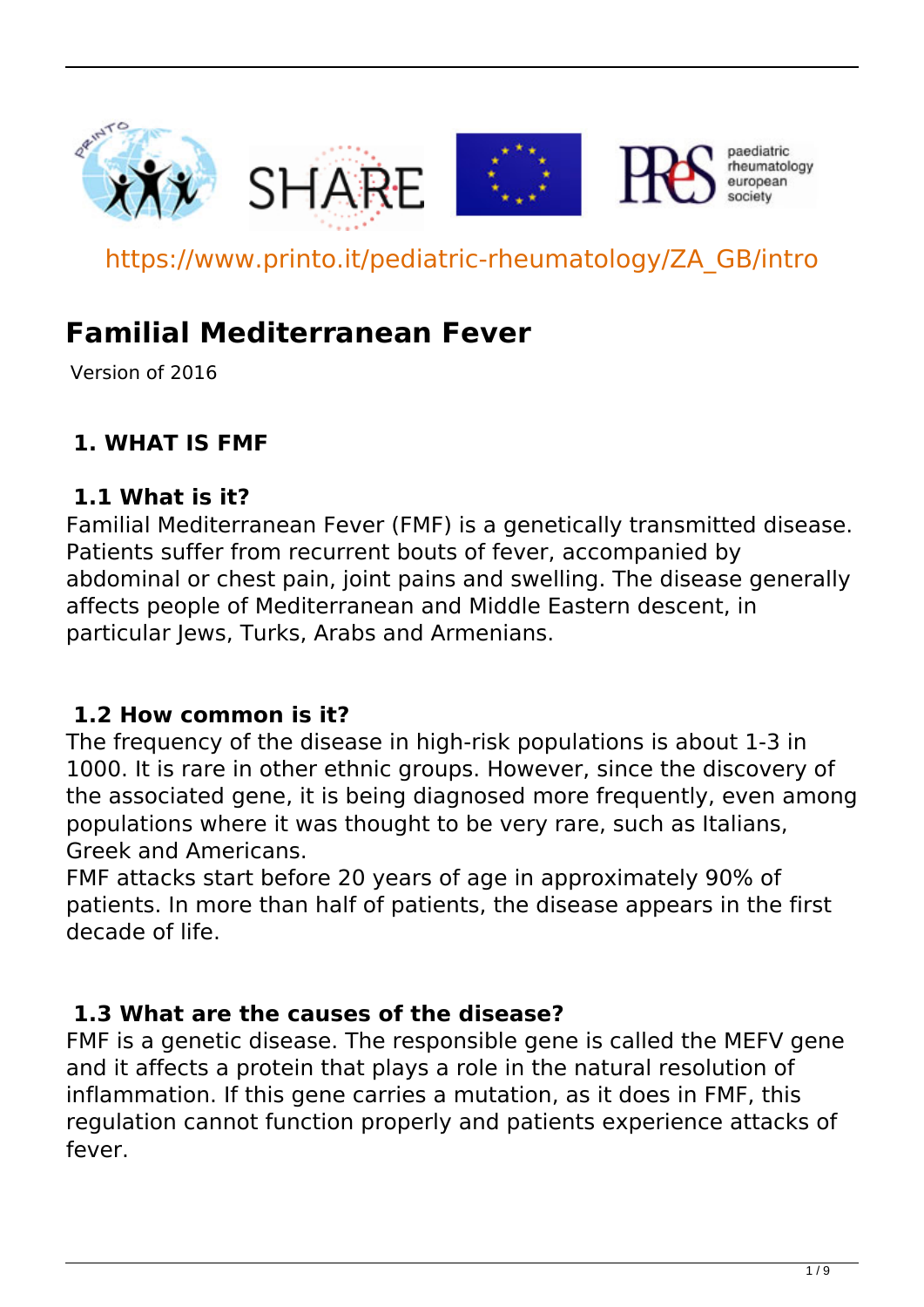# **1.4 Is it inherited?**

It is mostly inherited as an autosomal recessive disease, which means that parents usually do not show symptoms of the disease. This type of transmission means that to have FMF, both copies of the MEFV gene in an individual (one from the mother and the other from the father) are mutated; hence, both parents are carriers (a carrier has only one mutated copy but not the disease). If the disease is present in the extended family, it is likely to be in a sibling, a cousin, an uncle or a distant relative. However, as seen in a small proportion of cases, if one parent has FMF and the other is a carrier, there is a 50% chance that their child will get the disease. In a minority of patients, one or even both copies of the gene appear to be normal.

### **1.5 Why does my child have this disease? Can it be prevented?**

Your child has the disease because they have a fault (mutation) in the gene that causes FMF.

# **1.6 Is it infectious?**

No, it is not.

### **1.7 What are the main symptoms?**

The main symptoms of the disease are recurrent fever accompanied by abdominal, chest or joint pain. Abdominal attacks are the most common, seen in about 90% of patients. Attacks with chest pain occur in 20-40%, and joint pain occurs in 50-60% of patients.

Usually, children complain of a particular attack type, such as recurrent abdominal pain and fever. Some patients experience different attack types, one at a time or in combination.

These attacks are self-limited (meaning that they resolve without treatment) and last between one and four days. Patients recover fully at the end of an attack and feel well in between these bouts. Some of the attacks may be so painful that the patient or family seeks medical help. Severe abdominal attacks may mimic acute appendicitis and therefore some patients may undergo unnecessary abdominal surgery, such as an appendectomy.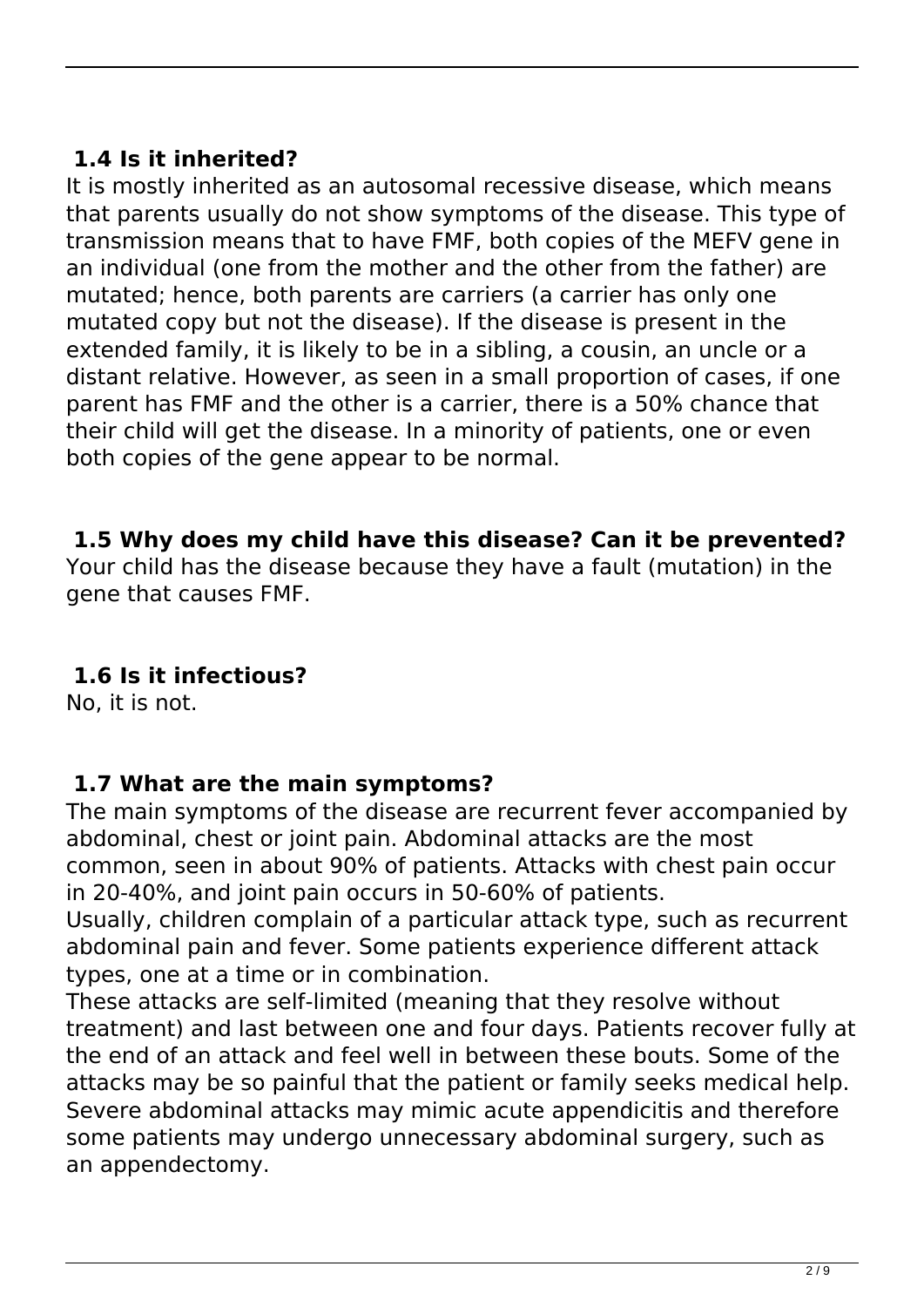However, some attacks, even in the same patient, may be mild enough to be confused with other common causes of abdominal pain affecting children, such as constipation, or gastroeneteritis. This is one of the reasons why it is hard to recognize FMF patients. During abdominal pain, the child is usually constipated but as the pain gets better, softer stools appear.

The child can have very high fever during one attack, and a milder increase in temperature in another. The chest pain usually only affects one side, and it may be so severe that the patient cannot breathe deeply enough. It resolves within days.

Usually, only one joint is affected at a time (monoarthritis). It is commonly an ankle or a knee. It may be so swollen and painful that the child cannot walk. In about one-third of patients, there is a red skin rash over the involved joint. Joint attacks may last somewhat longer than the other forms of attacks and it can take from four days to two weeks before the pain resolves completely. In some children, the sole finding of the disease may be recurrent joint pain and swelling, which is misdiagnosed as acute rheumatic fever or juvenile idiopathic arthritis. In about 5-10% of cases, joint involvement becomes chronic and may cause damage to the joint.

In some cases, there is a characteristic rash (skin eruption) of FMF called "erysipelas-like erythema", usually observed over the lower extremities and joints. Some children may complain of leg pains. Rarer forms of attack present with recurrent pericarditis (inflammation of the outer layer of the heart), myositis (muscle inflammation), meningitis (inflammation of the membrane surrounding the brain and spinal cord) and periorchitis (inflammation surrounding the testicle).

# **1.8 What are the possible complications?**

Some other diseases that are characterised by blood vessel inflammation (vasculitis) are seen more frequently among children with FMF, such as Henoch-Schönlein purpura and polyarteritis nodosa. The most severe complication of FMF in untreated cases is the development of amyloidosis. Amyloid is a special protein that deposits in certain organs, such as the kidneys, gut, skin and heart and causes gradual loss of function, especially of the kidneys. It is not specific for FMF and it may complicate other chronic inflammatory diseases that are not properly treated. Protein in the urine may be a clue to the diagnosis.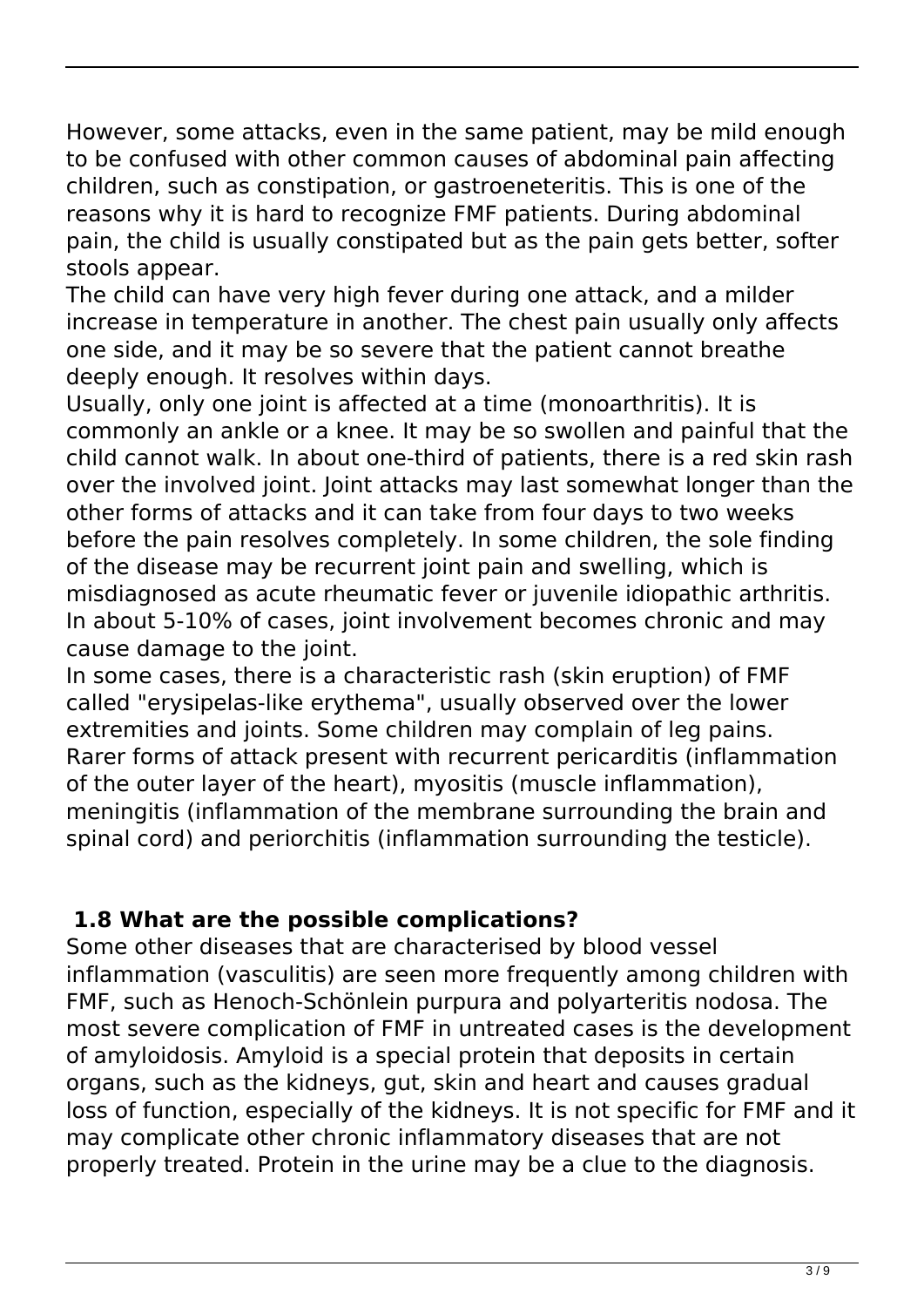Finding amyloid in the gut or kidney (by biopsy) will confirm the diagnosis. Children who are receiving a proper dose of colchicine (see drug therapy) are safe from the risk of developing this life-threatening complication.

# **1.9 Is the disease the same in every child?**

It is not the same in every child. Moreover, the type, duration and severity of attacks may be different each time, even in the same child.

### **1.10 Is the disease in children different from the disease in adults?**

In general, FMF in children resembles that seen in adults. However, some features of the disease, such arthritis (joint inflammation) and myositis, are more common in childhood. The frequency of attacks usually decreases as the patient gets older. Periorchitis is detected more often in young boys than adult males. The risk of amyloidosis is higher among untreated patients with early disease onset.

# **2. DIAGNOSIS AND TREATMENT**

### **2.1 How is it diagnosed?**

Generally the following approach is followed:

 **Clinical suspicion:** It is possible to consider FMF only after the child experiences a minimum of three attacks. A detailed history of the ethnic background should be considered, as well as relatives with similar complaints, or renal insufficiency.

The parents should be asked to give a detailed description of previous attacks.

 **Follow-up:** A child with suspected FMF should be monitored closely before a definite diagnosis is made. During this follow-up period, if possible, the patient should be seen during an attack for a thorough physical examination and for blood tests to assess the presence of inflammation. Generally, these tests become positive during an attack and return to normal or near normal after the attack subsides.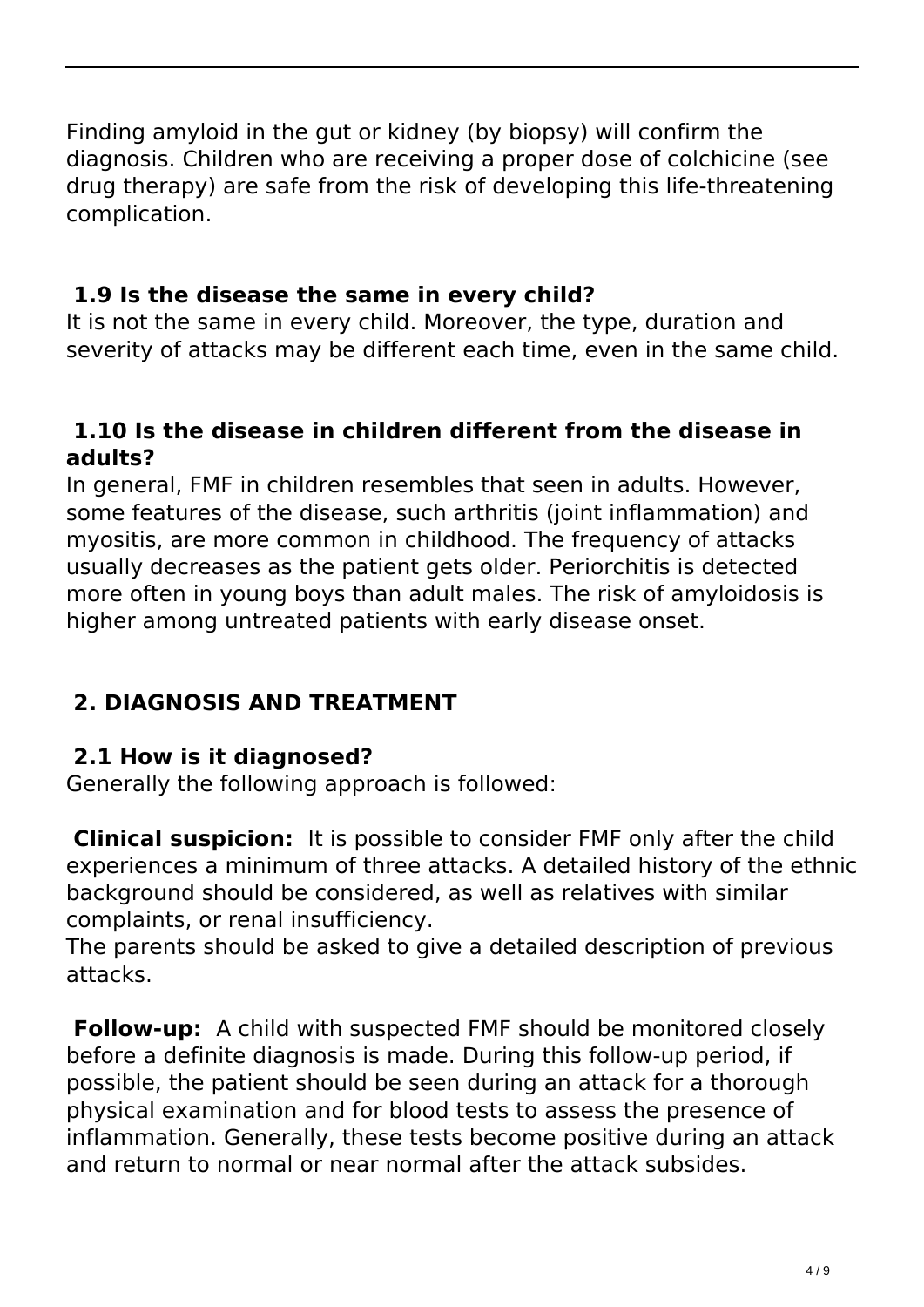Classification criteria have been designed to help recognize FMF. It is not always possible to see a child during an attack for various reasons. Therefore, the parents are asked to keep a diary and describe what happens. They can also use a local laboratory for blood tests.

 **Response to colchicine treatment:** Children with clinical and laboratory findings that make the diagnosis of FMF highly probable are given colchicine for approximately six months and the symptoms are then re-evaluated. In case of FMF, attacks either stop completely or decrease in number, severity and duration.

Only after the above steps are completed can the patient be diagnosed as having FMF and prescribed life-long colchicine.

As FMF affects a number of different systems in the body, various specialists might be involved in the diagnosis and management of FMF. These include general paediatricians, paediatric or general rheumatologists, nephrologists (kidney specialists) and gastroenterologists (digestive system).

 **Genetic analysis:** Recently, it has been possible to perform genetic analysis of patients to ascertain the presence of mutations that are thought to be responsible for the development of FMF. The clinical diagnosis of FMF is confirmed if the patient carries 2 mutations, one from each parent. However, the mutations that have been described to date are found in about 70-80% of patients with FMF. That means there are FMF patients with one or even no mutation; therefore, the diagnosis of FMF still depends on clinical judgement. Genetic analysis may not be available in every treatment centre. Fever and abdominal pain are very common complaints in childhood. Therefore, it is sometimes not easy to diagnose FMF, even in high-risk populations. It might take a couple of years before it can be recognized. This delay in diagnosis should be minimized because of the increased risk of amyloidosis in untreated patients.

There are a number of other diseases with recurrent bouts of fever, abdominal and joint pain. Some of these diseases are also genetic and share some common clinical features; however, each has its own distinguishing clinical and laboratory characteristics.

# **2.2 What is the importance of tests?**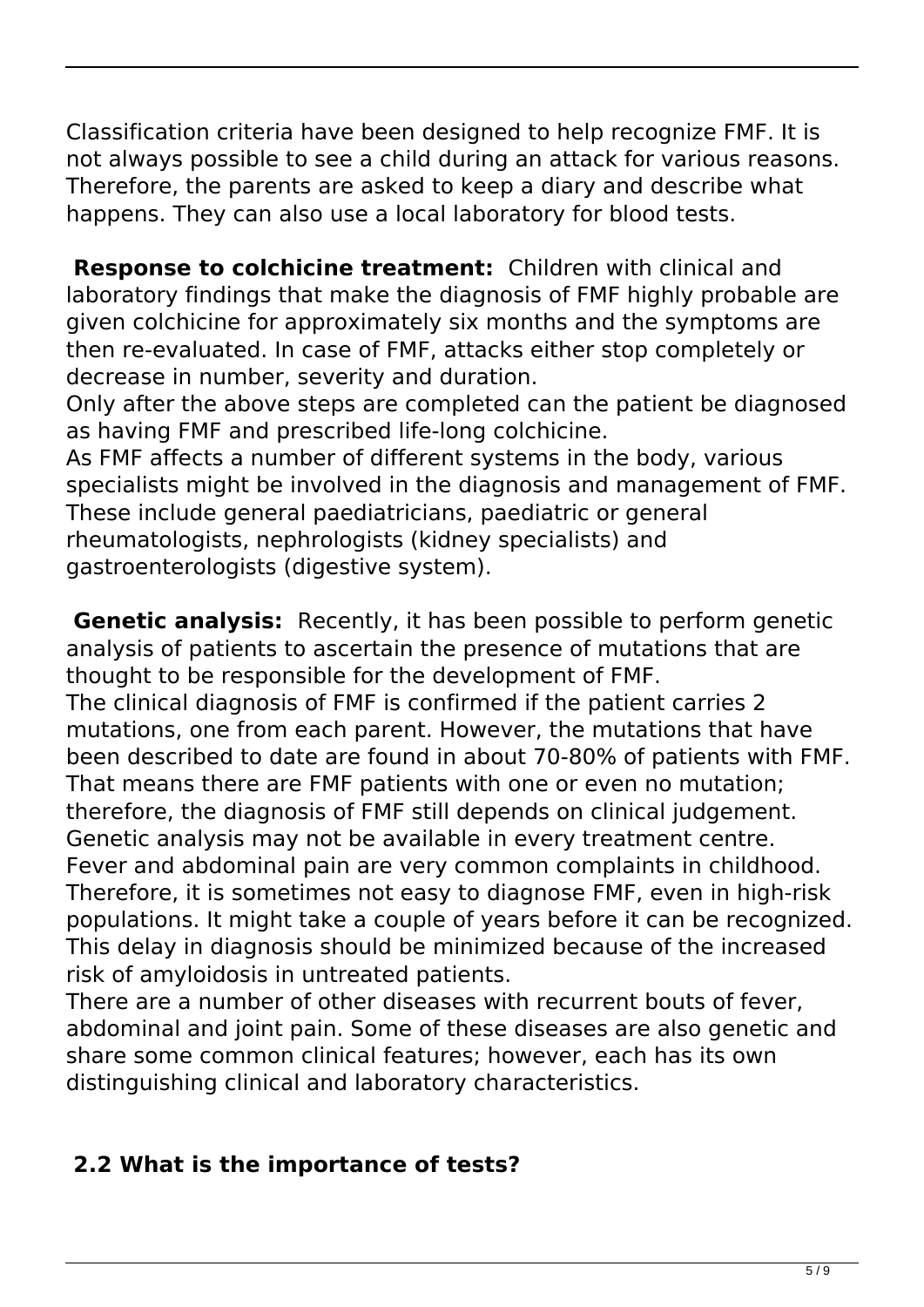Laboratory tests are important in diagnosing and monitoring FMF. Tests such as erythrocyte sedimentation rate (ESR), CRP, full blood count are important during an attack (at least 24-48 hours after the start of the attack) to assess the extent of inflammation. These tests are repeated after the child becomes symptom-free to observe if the results are back to, or near-normal. In about one-third of patients, the tests return to normal levels. In the remaining two-thirds, the levels decrease significantly but remain above the upper limit of normal. A small amount of blood is also required for the genetic analysis. Children who are on life-long colchicine treatment must provide blood and urine samples twice a year for monitoring purposes. A sample of urine is also tested for the presence of protein and red blood cells. There may be temporary changes during attacks but persistent elevated protein levels in an early morning urine sample may suggest amyloidosis. The physician may then perform a rectal or kidney biopsy. Rectal biopsy involves the removal of a very small piece of tissue from the rectum; it is very easy to perform. If the rectal biopsy fails to show amyloid, a kidney biopsy is necessary to confirm the diagnosis. For a kidney biopsy, the child must spend a night at the hospital. The tissues obtained from the biopsy are stained and then examined for deposits of amyloid.

# **2.3 Can it be treated or cured?**

FMF cannot be cured but it can be treated with life-long use of colchicine. In this way, recurrent attacks can be prevented or decreased and amyloidosis can be prevented. If the patient stops taking the drug, the attacks and the risk of amyloidosis will recur.

# **2.4 What are the treatments?**

The treatment for FMF is simple, inexpensive and does not involve any major drug side effects, as long as it is taken in the right dose. Colchicine is the drug of choice for the treatment of FMF. After the diagnosis is made, the child must take the drug for the rest of his/her life. If taken properly (every day, at sufficient dose) the attacks: disappear in about 60% of patients; a partial response is obtained in 30%; and it is ineffective in 5-10% of patients.

This treatment not only controls the attacks but also eliminates the risk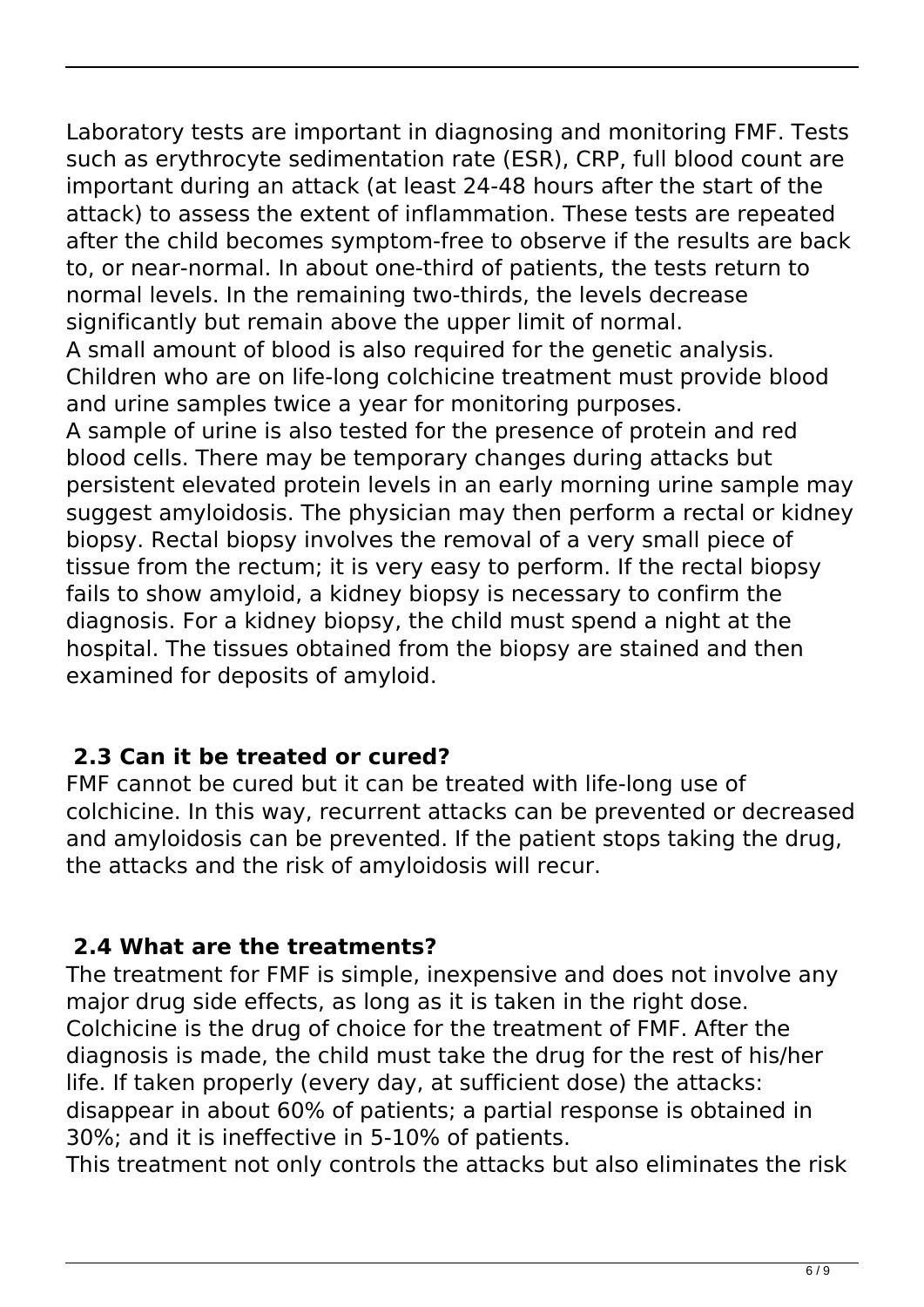of amyloidosis. Therefore, it is crucial for the doctors to repeatedly explain to parents and the patient how vital it is to take this drug in the dose prescribed. Compliance is very important. If this is established, the child can live a normal life with a normal life expectancy. Parents should not modify the dose without consulting the physician.

The dose of colchicine should not be increased during an attack, as such an increase is ineffective. The important thing is to prevent attacks by taking colchicine regularly.

Biologic agents are used in some patients resistant to colchicine.

# **2.5 What are the side effects of drug therapy?**

It is not easy to accept that a child must take pills forever. Parents are often worried about the potential side effects of colchicine. It is a safe drug with minor side effects that usually respond to dose reduction. The most frequent side effect is diarrhoea.

Some children cannot tolerate the given dose because of frequent watery stools. In such cases, the dose should be reduced until it is tolerated and then slowly, with small increments, increased back to the appropriate dose. Lactose in the diet can be reduced for about 3 weeks; gastrointestinal symptoms often disappear as a result.

Other side effects include nausea, vomiting and abdominal cramps. In rare cases, it may cause muscle weakness. The number of peripheral blood cells (white and red blood cells and platelets) may decrease occasionally, but recover with dose reduction.

# **2.6 How long should treatment last?**

FMF requires life-long preventive treatment.

# **2.7 What about unconventional or complementary therapies?**

No complementary therapy is known for FMF.

# **2.8 What kind of periodic check-ups are necessary?**

Children being treated should have blood and urine tests at least twice a year.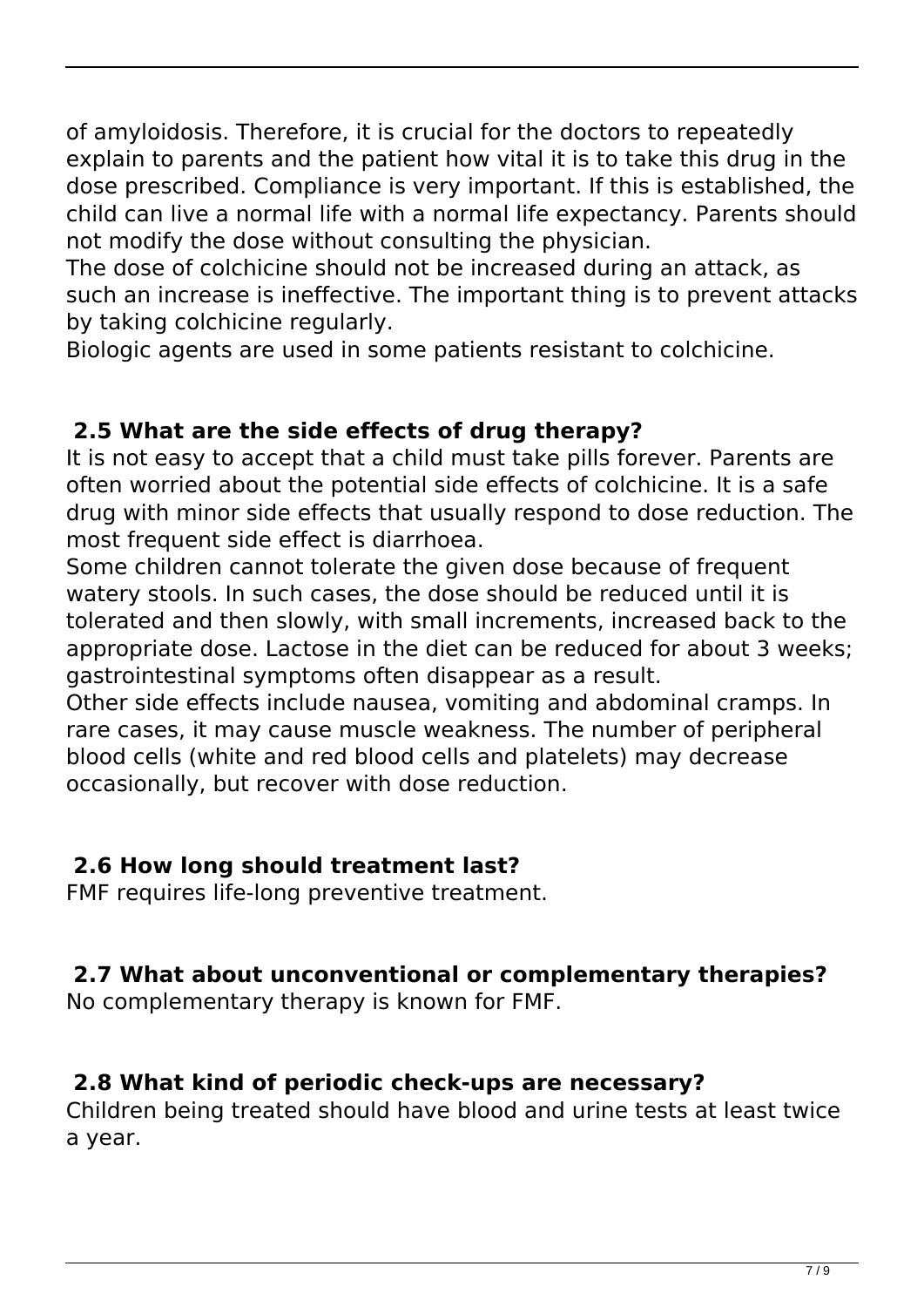# **2.9 How long will the disease last?**

FMF is a life-long disease.

### **2.10 What is the long-term prognosis (predicted outcome and course) of the disease?**

If treated properly with life-long colchicine, children with FMF live a normal life. If there is a delay in diagnosis or lack of compliance with treatment, the risk of developing amyloidosis increases, which results in a poor prognosis. Children who develop amyloidosis may require a kidney transplant.

Growth retardation is not a major problem in FMF.

# **2.11 Is it possible to recover completely?**

No, because it is a genetic disease. However, life-long therapy with colchicine gives the patient the opportunity to live a normal life, without restrictions and with no risk of developing amyloidosis.

# **3. EVERYDAY LIFE**

### **3.1 How might the disease affect the child and the family's daily life?**

The child and the family may already have experienced major distress before FMF is diagnosed, with frequent medical consultations because of severe abdominal, chest or joint pain, with no apparent or obvious cause. Some children undergo unnecessary surgery due to misdiagnosis of appendicitis. After the diagnosis is made, the goal of the medical treatment should be to obtain, for both the child and the parents, an almost normal life. FMF patients need long-term regular medical treatment; compliance with colchicine may be low, particularly in adolescence; this may put the patient at risk of developing amyloidosis later in life.

A significant problem is the psychological burden of the disease and its life-long treatment. Psychosocial support and patient and parent education may be of great help.